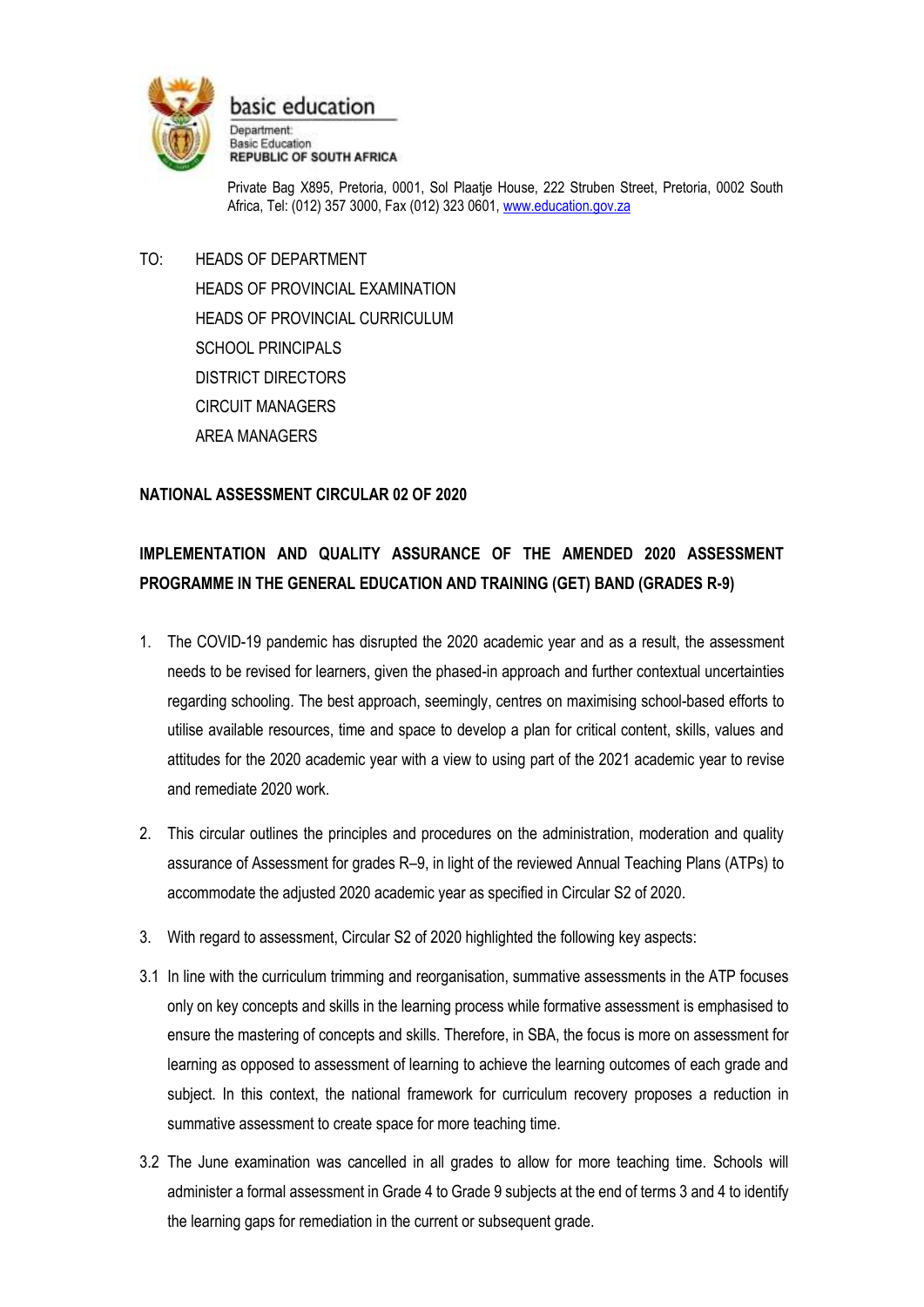- 4. In the remainder of the 2020 academic year, SBA must focus on formative assessment intimately linked to the process of teaching and learning. SBA, with an emphasis on formative assessment, must become the main tool to judge learner competencies in the classroom. The collection of evidence generated through both formative and formal summative tasks in the current grade informs the overall progression of a learner into the next grade.
- 5. To ensure that there is clarity and a shared vision on the implementation of assessment practices, a list of terms relating to formative and summative assessment has been included in **Annexure A** for reference.

## 6. **Principles that must be applied in conducting SBA for Grades R–9**

Maintain developmentally appropriate approaches to assessment in the Foundation, Intermediate and Senior Phases.

## 6.1 Foundation Phase:

In the Foundation Phase SBA constitutes a 100% weighting, and it is achieved through continuous assessment practices. Assess learners in Grades R–3 continuously to monitor their progress and to make daily instructional decisions. The following characteristics of continuous assessment are important:

- a) Takes place over a period and is ongoing.
- b) Supports growth and development.
- c) Provides feedback from learning and teaching.
- d) Allows for integrated assessment.
- e) Encourages assessing a number of related concepts/content knowledge/skills within a single activity.
- f) Combines a number of different forms of assessment.
- g) Uses strategies that cater for a variety of learner needs e.g. LSEN, language, etc.
- h) Allows competence to be demonstrated in a number of ways.
- i) Is an integral part of teaching and learning.
- j) Is based on selected concepts/content knowledge/skills.
- k) Recording is against these concepts/content knowledge/skills.
- 6.2 Intermediate and Senior Phase (Grades 4–9):

The following characteristics of assessment are important:

a) Ensure that there is only one formal summative assessment task that features in term 3 and term 4 per subject. In the case of Languages, due consideration should be given to the assessment of Reading Comprehension, Essay Writing and Transactional Texts. In the case of Social Sciences, the one formal summative assessment task applies separately to History and Geography.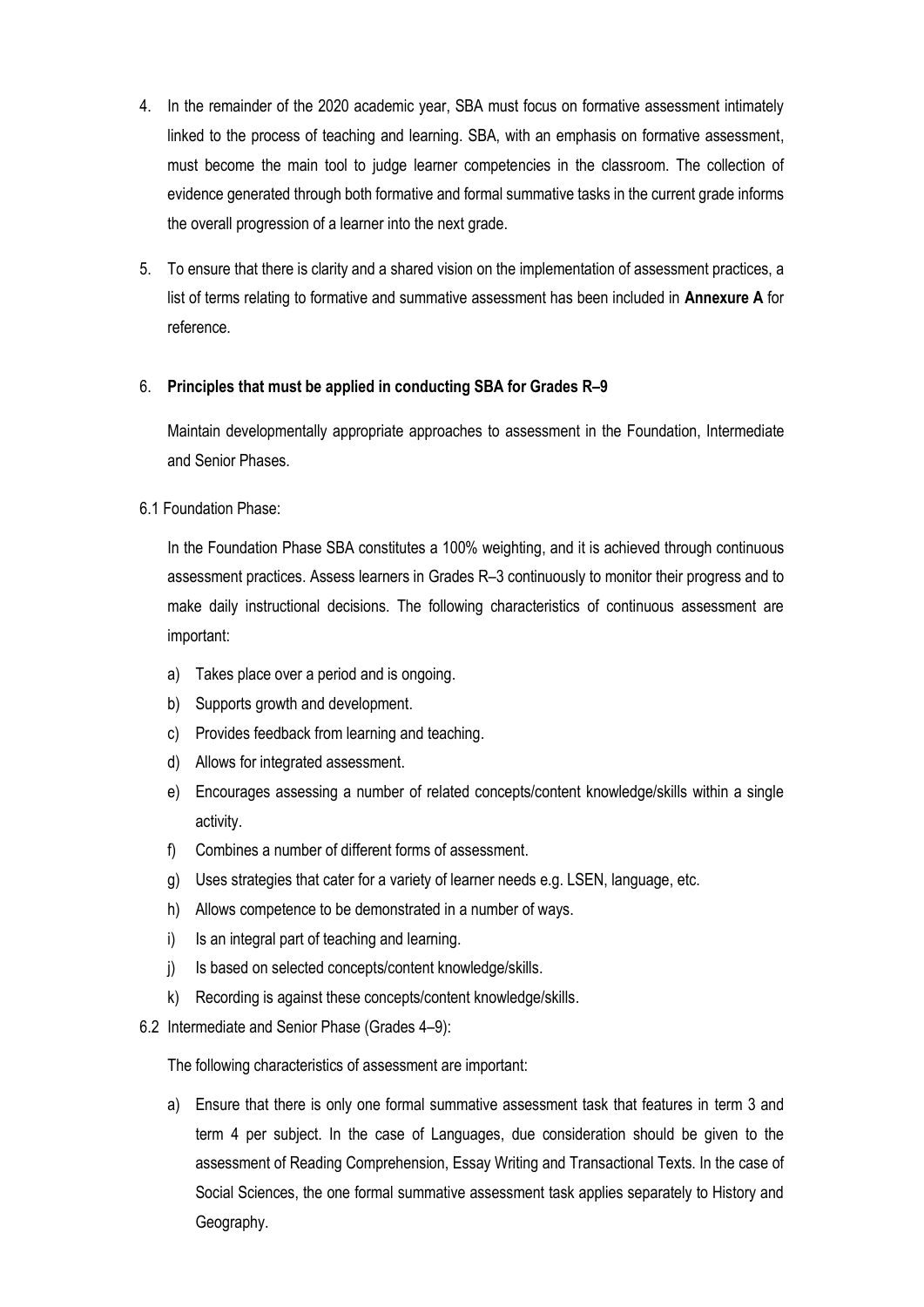- b) During all lessons, teachers must integrate formative assessment into the teaching and learning process. For effective formative assessment to be implemented during the lesson, teachers must:
	- i. Ensure that ALL learners understand what they will be learning (i.e. lesson objectives or learning intentions), as well as what evidence will be required (i.e. assessment criteria) to demonstrate that learners have attained the lesson objectives.
	- ii. Prepare high-quality questions and activities before lessons in order to obtain evidence of learners' levels of knowledge, understanding and skills relevant to the lesson objective.
	- iii. Provide relevant and timeous verbal and/or written feedback to all learners in a manner that provides learners with clear and learner friendly steps on how to improve their work. Assessment cannot be regarded as formative if evidence obtained is not used to support learners to improve their knowledge, understanding or skills.
	- iv. Teachers should be able to draw on different sources of evidence that include activities such as homework, classwork, remediation exercises, and all other appropriate formative assessments strategies to support learners. The focus here is on the depth of content, development of skills, and assessment to determine whether learning is taking place.
- c) Retain one oral assessment per term for Home languages and First Additional Languages. The focus should be on listening comprehension exercises rather than reading aloud exercises, debates, and dialogues, since learners will be using masks.
- d) Practical Assessment Tasks (PATs) and Physical Education Tasks (PETs), e.g. Life Skills in the Foundation Phase, should be shifted to term 3 and term 4, taking into account limitations of social distancing. In Creative Arts (in the Senior Phase), the number of PATs is two in term 3, but in term 4, there are no PATs and only a school based test on two art forms. In all other subjects there should not be more than one PAT assigned per term. In keeping with the COVID– 19 social distancing regulations, assessment tasks should not require any learner to make physical contact with any equipment and apparatus.
- e) In subjects where the content in term 2 and remaining terms is dependent on term 1, a baseline assessment task will establish whether learners understand the concepts from term 1.
- f) For Grades R–9, there are no formally recorded term 2 assessments.

#### 7. **The end-of-year assessment for Grades 4 to 9**

The following principles apply to the conduct of the end-of-year assessment:

7.1 In all subjects, a school-based test replaces the end-of-year examination. All learners in a grade take the school-based test in a subject. When different teachers within the same school teach the same subject in a particular grade, teachers must collaborate to create one test for all the classes in that grade. The school-based test covers work from term 3 and term 4. The school-based test is set and managed at the school level with appropriate measures to ensure fair and credible assessment practices.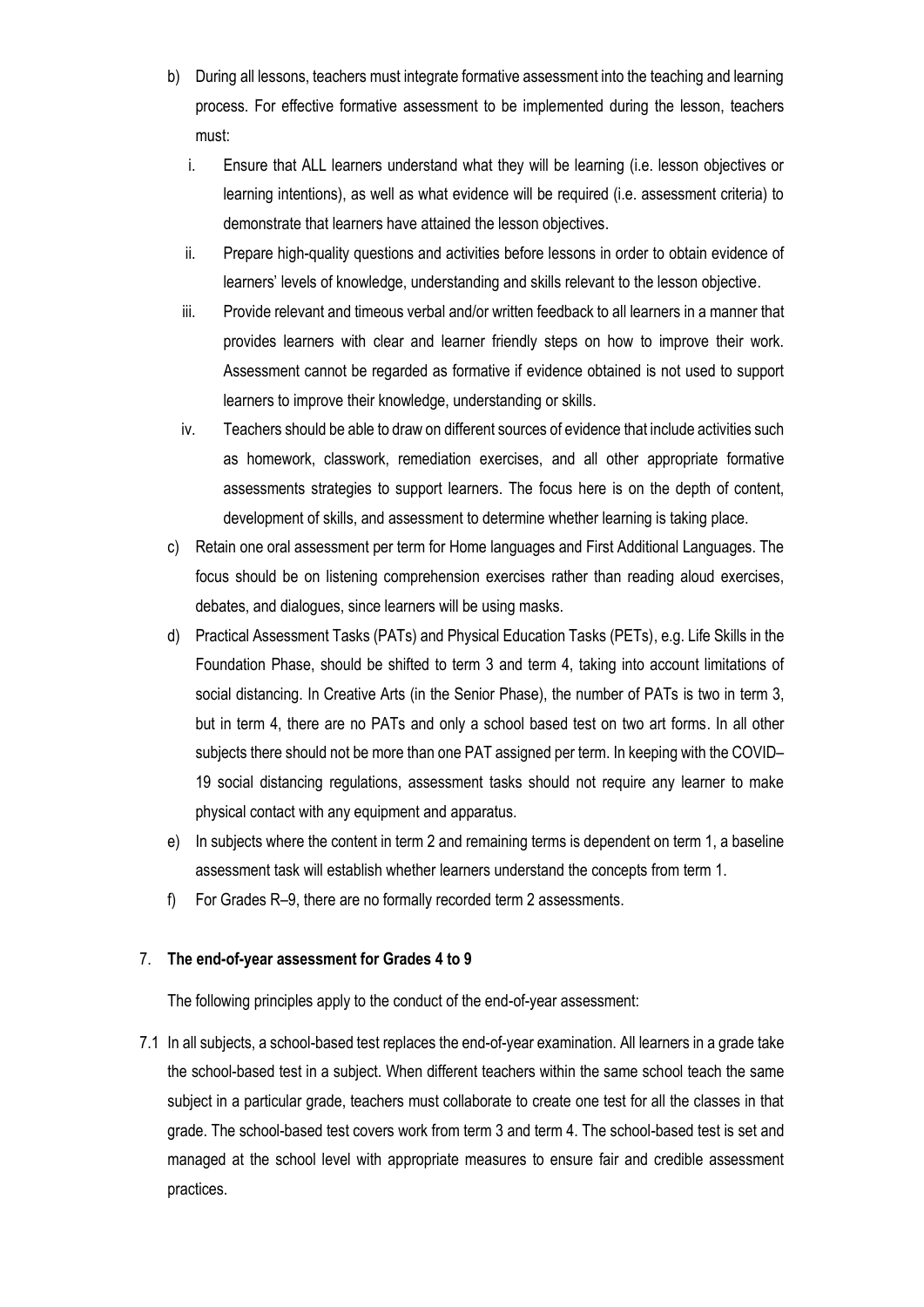- 7.2 The ATPs include a dedicated testing period in the fourth term. The school-based test constitutes the one formal task for the fourth term.
- 7.3 The school-based test will carry a reduced weighting and time allocation. Hence, the focus of the school-based test should be on subject content, skills, values and attitudes. In this assessment, not all content and aspects of a subject are included with priority given to those aspects considered core for progression into the next grade.
- 7.4 The DBE will issue further guidelines on the setting, marking and moderation for the school-based tests later in the year.

## 8. **Failure of a School to complete the summative tasks as outlined in Annexure B, due to Valid Reasons**

In cases where a school is unable to complete the summative tasks as outlined in **Annexure B**, due to legitimate reasons emanating from the rotational model of school attendance or school closure due to detection of infections, approval must be obtained from the District Director to omit the summative assessment task and compute the SBA marks based on the reduced number of tasks. The code "-1", must be captured on SA–SAMS for this specific task, and the school must be able to provide written confirmation from the District Director, during the monitoring and verification process.

## 9. **Learners not attending school due to co-morbidities or any other reason relating to COVID**– **19**

In cases where learners are not attending school due to COVID-19 related reasons, but are subjected to home learning, under the guidance of the parent, the assessment requirements for the remaining duration of the academic year must be communicated to the parent in writing, well in advance of the scheduled assessment. The school must accommodate the learner for the specific summative assessments at the school, taking into consideration the specific circumstances of the learner.

#### 10. **Revised weightings**

Based on the above principles, adjustments to the current weightings of SBA and the end-of-year school-based test will be effected for the 2020 academic year. This adjustment is only applicable to the 2020 academic year.

- 10.1 The SBA for Foundation Phase (Grades R–3) remains unchanged at 100%. For the Foundation Phase, the calculation of the final progression mark is obtained from terms 1, 3 and 4 as no marks are calculated for term 2.
- 10.2 The revised weighting for SBA in Grades 4–9 counts 80% of the final progression mark. The 80% weighting will comprise all assessment tasks conducted in term 1 and term 3. The increased weighting of 80% for SBA will ensure that the teachers' ongoing assessment in the classroom plays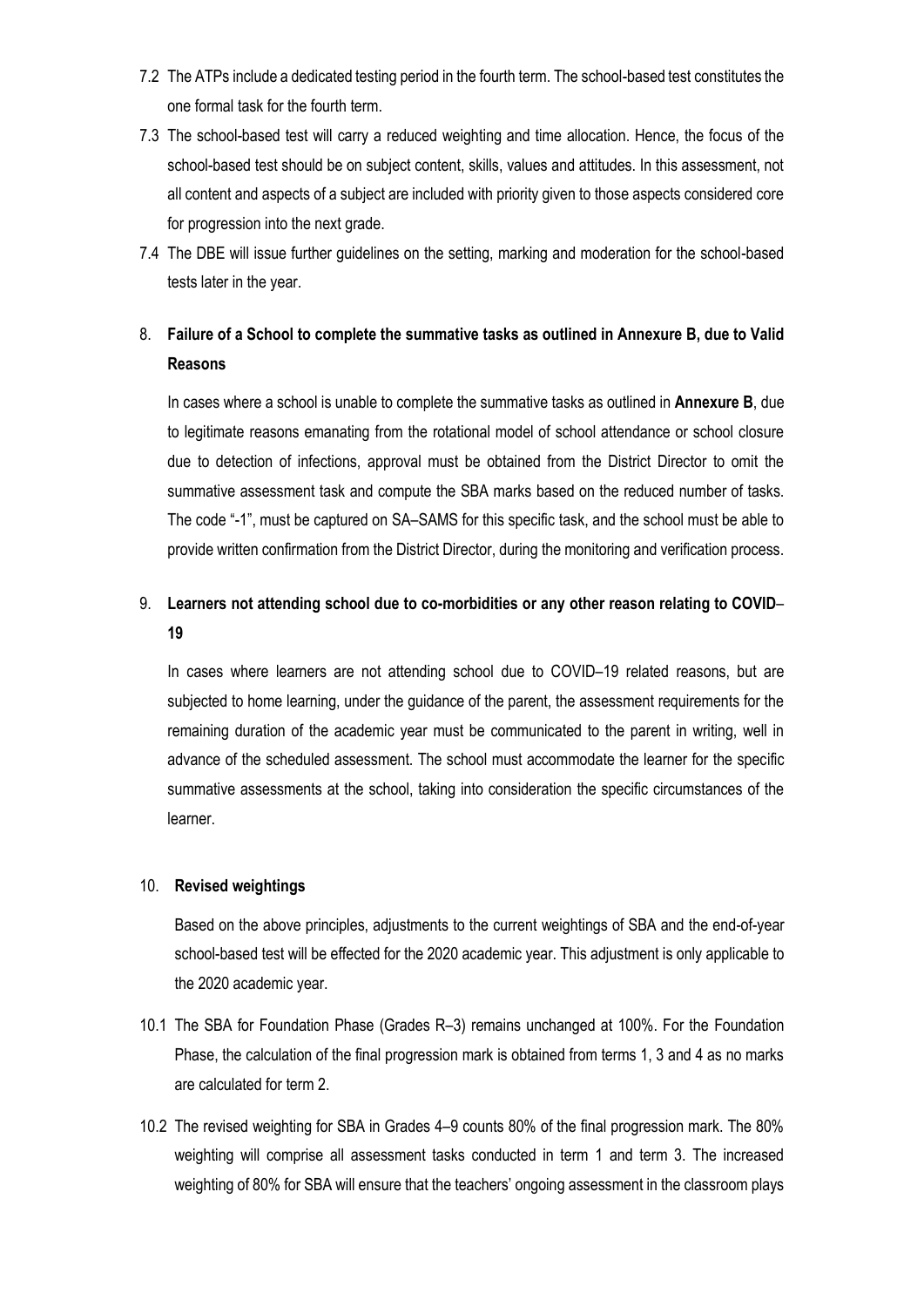a more important role than the final end-of-year school-based test in determining whether the learner should be promoted to the next grade.

- 10.3 The school-based test will carry a weighting of 20% in Grades 4–9.
- 10.4 The revised weightings will be calculated automatically on SA–SAMS and schools are not expected to make changes to the original individual task weightings. An example of the revised weightings in the Senior Phase (Grade 7) is illustrated below.

|         | Subject            | Term 1    | Term 2     | Term 3          | Term 4       |
|---------|--------------------|-----------|------------|-----------------|--------------|
| Grade 7 | <b>Mathematics</b> | Tasks 1–2 | No formal  | One summative   | School-based |
|         |                    | completed | assessment | assessment task | formal test  |
|         | Weighting          | 80%       | 20%        |                 |              |

10.5 The structure of the SBA and school-based test per subject and grade are summarised per phase in **Annexure B**. The breakdown of the 80% across term 1 and term 3 for different subjects is reflected in the revised ATPs.

## 11. **School reports**

- 11.1 It is required that learners' performances are recorded for each subject. The comments in the report should indicate an overview considering both the summative and formative assessments.
- 11.2 The results of the school report should include relevant information on learners' specific strengths and weaknesses that teachers in the subsequent grade can use for remediation purposes.
- 11.3 Report cards are to be generated for term 3 and term 4.

## 12. **Quality assurance of SBA; monitoring and support to schools**

- 12.1.Moderation systems for formal tests must be strengthened at the school level to ensure the quality of summative assessment is of an appropriate standard.
- 12.2.District and provincial officials should support teachers with exemplars of formal assessments through electronic platforms or in hard copy format.

### **13. Compliance with COVID**–**19 Occupational Health and Safety Requirements**

- 13.1 Districts must ensure that all schools implement the COVID–19 social distancing protocols, hand sanitisation, and sanitisation of the workspace in all subjects with a practical component.
- 13.2 Clear guidelines must be provided to teachers and learners on the use of facemasks when conducting certain performance tasks in subjects like Life Skills, Life Orientation and Creative Arts.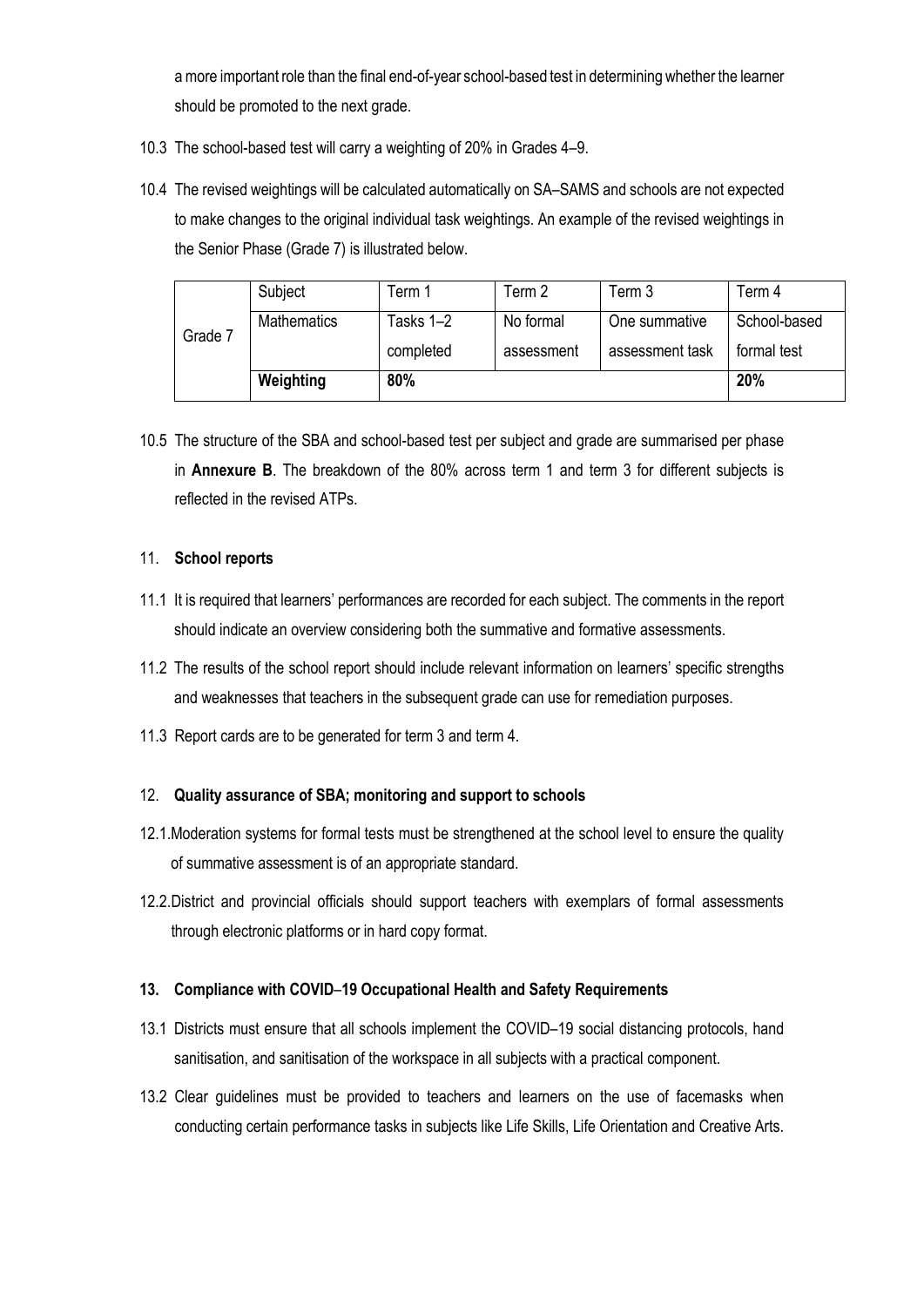### **14. Use of SA**–**SAMS in the capture and computation of SBA and final marks**

- 14.1 SA–SAMS contains a built-in functionality to address cases where an assessment is not administered e.g. absenteeism with a valid reason or in the case of an unforeseen event. By capturing "-1" as a code it removes the task from the learner's SBA and promotion mark and automatically redistributes the weight proportionally to the other assessment tasks.
- 14.2 In response to the COVID–19 review the following principles should be applied for capturing of marks:
	- a) All term 1 SBA marks must be captured.
	- b) The 2020 June Examinations are excluded across all Grades (4–9) from SBA and a code of "- 1" to be captured for all learners.
	- c) A code of "-1" to be captured for original CAPS tasks that were not to be administered in 2020.
	- d) SA–SAMS version 20.0.0 will be issued to schools, and it will make provision for changes in the "fixed" assessment totals, adjusted weights and a function to add "-1" to a whole group of learners.
- 14.3 A guideline with instructions for all subjects will be made available in due course.
- 15. All enquiries regarding this circular must be directed to Dr M Chetty via telephone on (012) 357 3835 or email at [chetty.m@dbe.gov.za.](mailto:chetty.m@dbe.gov.za)

Your support in ensuring compliance with the contents of this circular will be greatly appreciated.

ffe

**MR HM MWELI DIRECTOR-GENERAL DATE: 09/07/2020**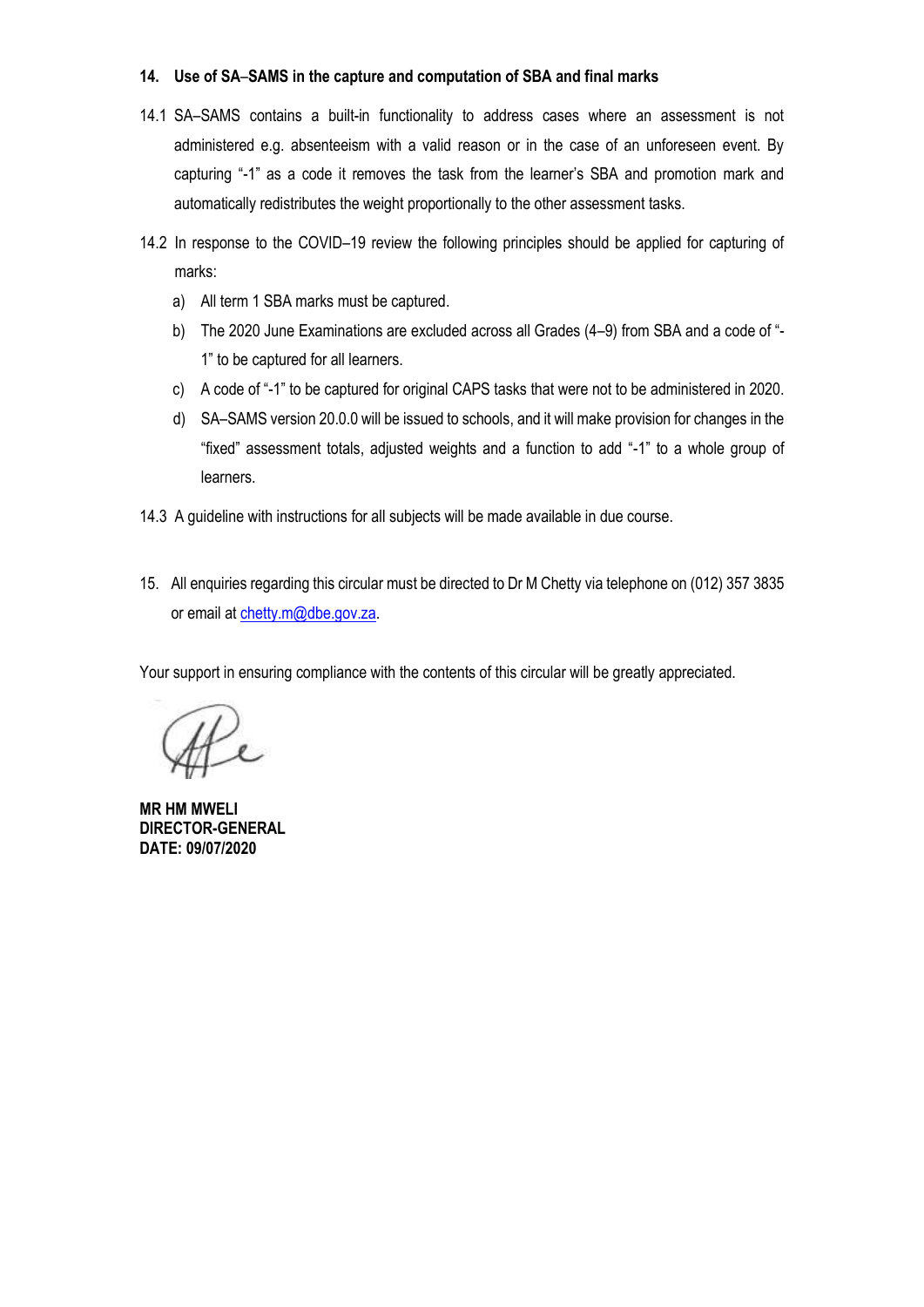## **ANNEXURE A: LIST OF TERMS**

- 1. Formative Assessment– refers to a wide variety of methods that teachers use DURING lessons to:
	- a) Obtain evidence of what learners know, understand and can do with regard to the content covered; and provide meaningful feedback as quickly as possible to learners.
	- b) Adjust their teaching to address the specific learning needs of learners. Marks are not awarded for formative assessment although teachers may keep informal notes to monitor learners' progress. Formative assessments help teachers identify concepts and processes that learners are struggling to understand, concepts and skills they are having difficulty acquiring, or learning standards they have not yet achieved so that adjustments can be made to lessons, instructional techniques, and academic support for leaners' learning better.
- 2. Summative Assessment– refers to a wide variety of methods that the teacher uses in a planned and systematic way AFTER completion of a lesson or a unit of learning to obtain evidence of what learners know, understand and can do. An end-o- term test, assignments or projects are examples of summative assessment. Results of summative assessment can be recorded and may be used for promotion and progression purposes.

Teachers can also use results of summative assessments in a formative manner. For example, teachers can analyse the results of tests to determine what areas learners need more support in and remediation can be done before new content is introduced.

- 3. Baseline Assessment– refers to assessment conducted by the teacher to determine whether learners have the minimum levels of knowledge, understanding and skills required BEFORE introducing new lessons/concepts.
- 4. School-Based Assessment– includes formative and summative assessments utilised by teachers and schools in the classroom to support teaching and learning.
- 5. School-based Test refers to a test developed by the teacher to determine learners' levels of knowledge, understanding and skills and administered in a systematic manner.
- 6. Moderation– a series of actions or steps taken in order to achieve a particular end/a systematic series of actions directed to some end.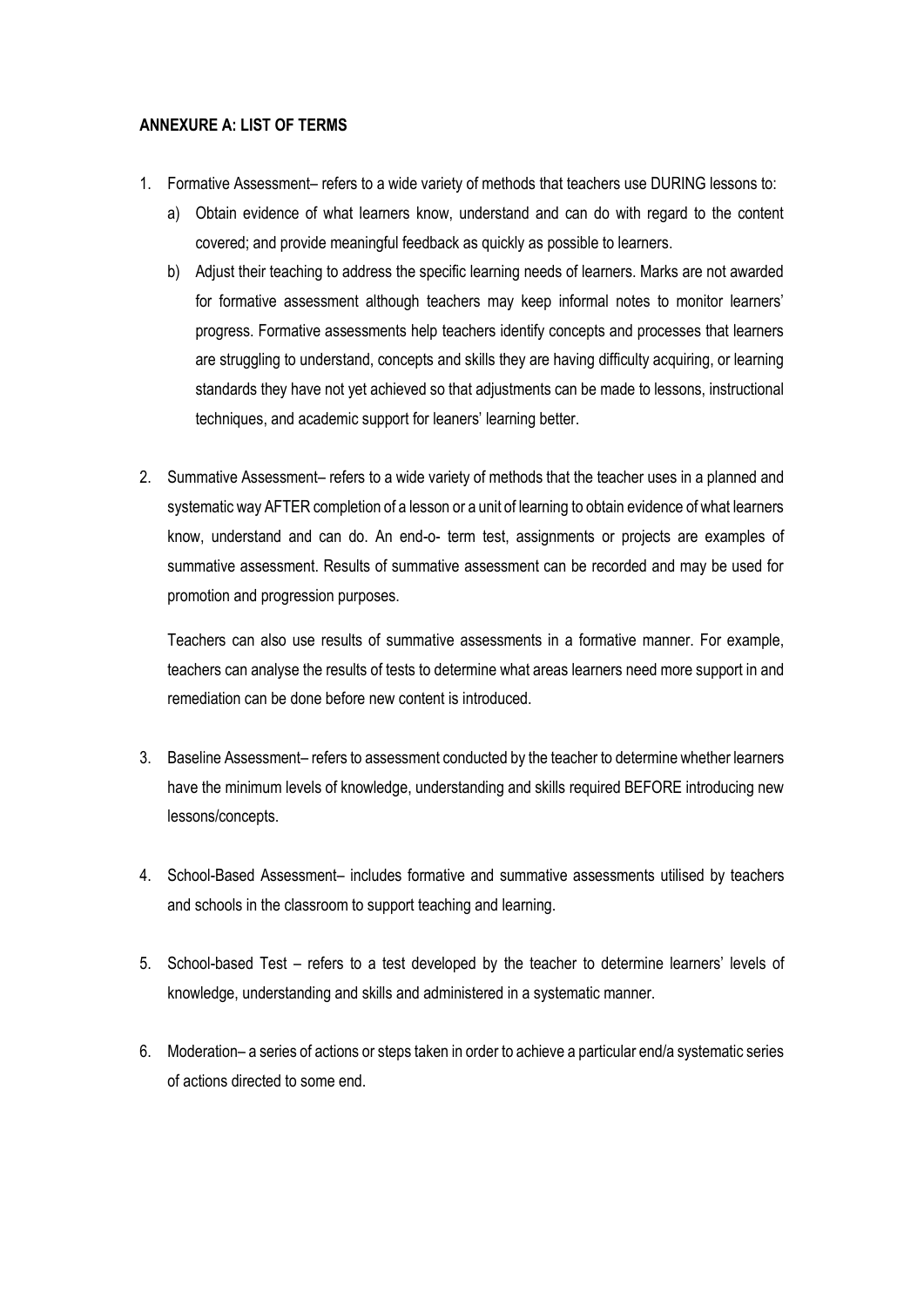## **ANNEXURE B: SUMMARY TABLES ON ASSESSMENT FOR THE GET**

| <b>SUBJECT</b>                            | <b>GRADE</b>   | <b>TERM1</b>             | <b>TERM2</b>            | <b>TERM3</b>                    | <b>TERM4</b>             |
|-------------------------------------------|----------------|--------------------------|-------------------------|---------------------------------|--------------------------|
| Home<br>Language;                         | R              | Continuous<br><b>SBA</b> | No Formal<br>Assessment | Continuous<br><b>SBA</b>        | Continuous<br><b>SBA</b> |
| <b>First Additional</b><br>Language;      |                | Continuous<br><b>SBA</b> | No Formal<br>Assessment | <b>Continuous</b><br><b>SBA</b> | Continuous<br><b>SBA</b> |
| <b>Mathematics;</b><br><b>Life Skills</b> | $\overline{2}$ | Continuous<br><b>SBA</b> | No Formal<br>Assessment | Continuous<br><b>SBA</b>        | Continuous<br><b>SBA</b> |
|                                           | 3              | Continuous<br><b>SBA</b> | No Formal<br>Assessment | Continuous<br><b>SBA</b>        | Continuous<br><b>SBA</b> |
|                                           |                |                          |                         |                                 |                          |
| <b>WEIGHTING</b>                          |                | 100%                     |                         |                                 |                          |

## **TABLE 1: 2020 GRADES R–3 REVISED PROGRAMME OF ASSESSMENT FOR THE FOUNDATION PHASE**

## **TABLE 2: 2020 GRADES 4–6 REVISED PROGRAMME OF ASSESSMENT FOR THE INTERMEDIATE PHASE**

| <b>SUBJECT</b>                  | <b>GRADE</b>            | <b>TERM1</b>                  | <b>TERM2</b>                         | <b>TERM3</b>                                   | <b>TERM4</b>                                                                |
|---------------------------------|-------------------------|-------------------------------|--------------------------------------|------------------------------------------------|-----------------------------------------------------------------------------|
| Home<br>Language                | 4                       | <b>All Tasks</b><br>completed | <b>No</b><br>Summative<br>Assessment | Oral:<br>Task (Response to<br>texts)           | School-based test:<br>Oral component +<br>Response to texts +<br>Literature |
| <b>First</b><br>&               | $5\phantom{.0}$         |                               |                                      |                                                |                                                                             |
| <b>Additional</b><br>Language   | 6                       |                               |                                      | Writing;<br>Test (Response to<br>texts)        |                                                                             |
|                                 |                         |                               |                                      |                                                |                                                                             |
| <b>Mathematics</b>              | 4                       | <b>All Tasks</b><br>completed | <b>No</b><br>Summative<br>Assessment | <b>One Summative</b><br><b>Assessment Task</b> | School-based test                                                           |
|                                 | 5                       |                               |                                      |                                                |                                                                             |
|                                 | $6\phantom{a}$          |                               |                                      |                                                |                                                                             |
|                                 |                         |                               |                                      |                                                |                                                                             |
| <b>Natural Science</b>          | 4                       | <b>All Tasks</b>              | <b>No</b>                            | <b>One Summative</b>                           |                                                                             |
| and Technology                  | 5                       | completed                     | Summative                            | <b>Assessment Task</b>                         | School-based test                                                           |
|                                 | 6                       |                               | Assessment                           |                                                |                                                                             |
|                                 |                         |                               |                                      |                                                |                                                                             |
| <b>Science</b><br>Social        | $\overline{\mathbf{4}}$ | <b>All Tasks</b><br>completed | <b>No</b><br>Summative               | <b>One Summative</b><br><b>Assessment Task</b> | School-based test                                                           |
| Geography                       | 5                       |                               |                                      |                                                |                                                                             |
|                                 | 6                       |                               | Assessment                           |                                                |                                                                             |
|                                 |                         |                               |                                      |                                                |                                                                             |
| <b>Social</b><br><b>Science</b> | $\overline{\mathbf{4}}$ | <b>All Tasks</b><br>completed | <b>No</b><br>Summative<br>Assessment | <b>One Summative</b><br><b>Assessment Task</b> | School-based test                                                           |
| <b>History</b>                  | 5<br>6                  |                               |                                      |                                                |                                                                             |
|                                 |                         |                               |                                      |                                                |                                                                             |
| <b>Life Skills</b>              | 4                       |                               |                                      |                                                |                                                                             |
|                                 | 5                       | <b>All Tasks</b><br>completed | <b>No</b><br>Summative<br>Assessment | Project:<br>PET; CAT                           | School-based test<br>(CAT included)                                         |
|                                 | $6\phantom{a}$          |                               |                                      |                                                |                                                                             |
|                                 |                         |                               |                                      |                                                |                                                                             |
| <b>WEIGHTING</b>                |                         | 80%                           |                                      |                                                | 20%                                                                         |
|                                 |                         |                               |                                      |                                                |                                                                             |